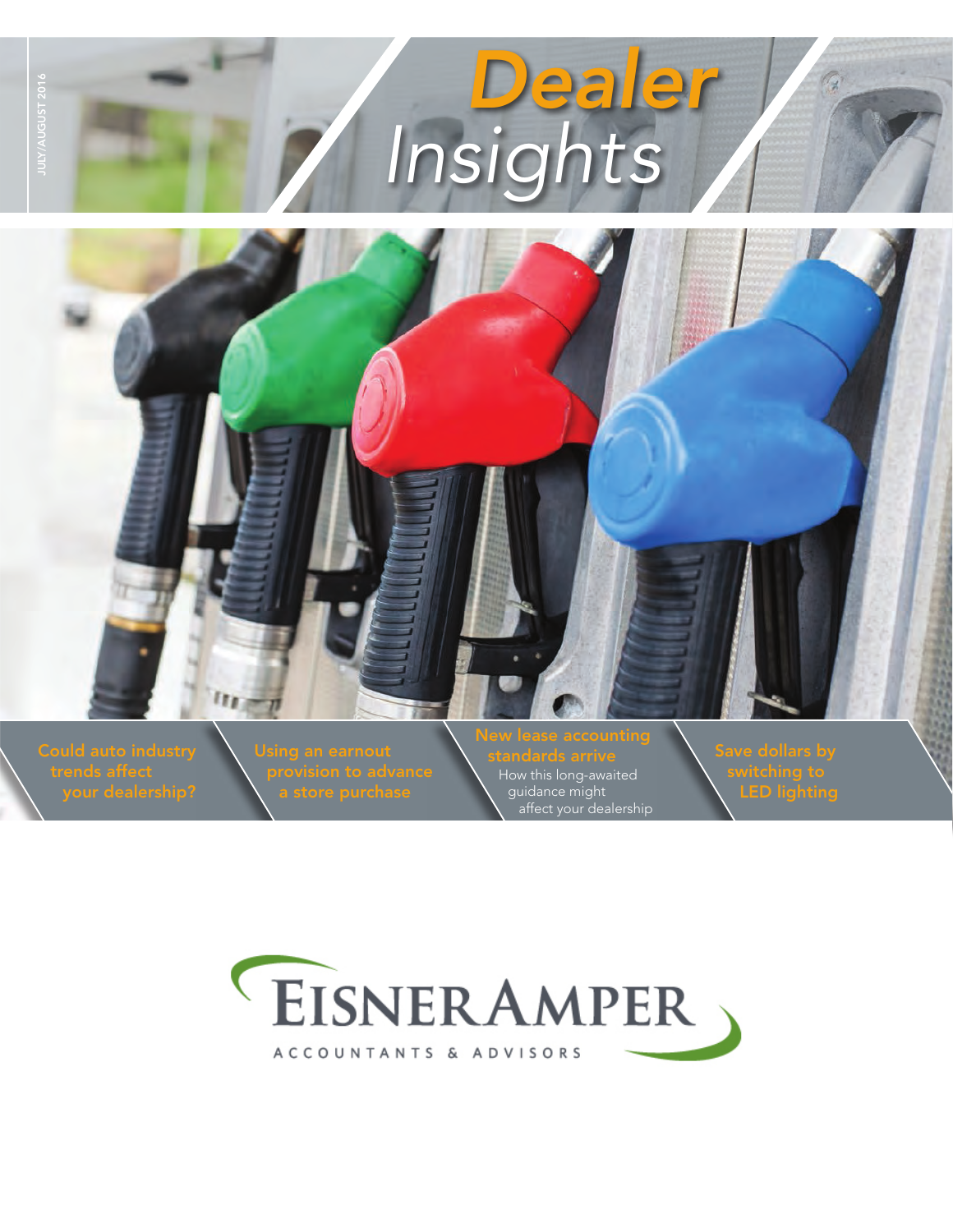### Could auto industry trends affect your dealership?

ometimes, you can get so busy in the day-to-day job of running your dealership that you neglect to take a step back and look at the big picture. Researching macro trends impacting the automotive industry is a valuable strategic planning exercise. S

By pinpointing and understanding these trends, you may be able to uncover new opportunities and avoid potential problems. And this could lead to increased sales and profits down the road.

#### Safety is in focus

A prevalent trend over the past couple of years has been a sharper focus on vehicle safety features. Lane-keeping assist technology, forward-collision warning systems and backup cameras are a few examples of recent safety features that are becoming more common in vehicles.

This trend is being driven by both consumers and regulatory authorities. Families buying cars for teenagers are especially interested in such features, because fatal crash rates are three times



higher among 16- to 19-year-old drivers than among other drivers, according to the National Highway Traffic Safety Administration (NHTSA). On the regulatory side, backup cameras will be required in all new vehicles starting in May 2018.

Adding these kinds of safety features will, of course, kick up the total vehicle price. For example, adding a backup camera will cost between \$40 and \$140 per vehicle, according to NHTSA estimates. With rising costs squeezing already tight margins on new vehicles, you may need to rely even more on your parts and service department to drive future profits.

#### CAFE standards are rising

Regulators enforce Corporate Average Fuel Economy (CAFE) standards that require vehicles to meet specific targets for fuel efficiency. The NHTSA has set standards to boost CAFE levels rapidly in the coming years.

Specifically, the final passenger car and light truck CAFE standards for vehicle model years 2017– 2021 will require an average combined fleetwide fuel economy of 40.3 to 41 miles per gallon by model year 2021. Like required safety features, mandated higher fuel efficiency standards also increase vehicle costs and could crimp your profit margins going forward.

#### Gas prices remain low

The plunge in gas prices that began in the summer of 2014 is changing the kinds of vehicles that Americans purchase. For example, sales of pickup trucks and SUVs rose 10% last year, according to sales tracker Autodata, which was almost twice the increase in overall vehicle sales.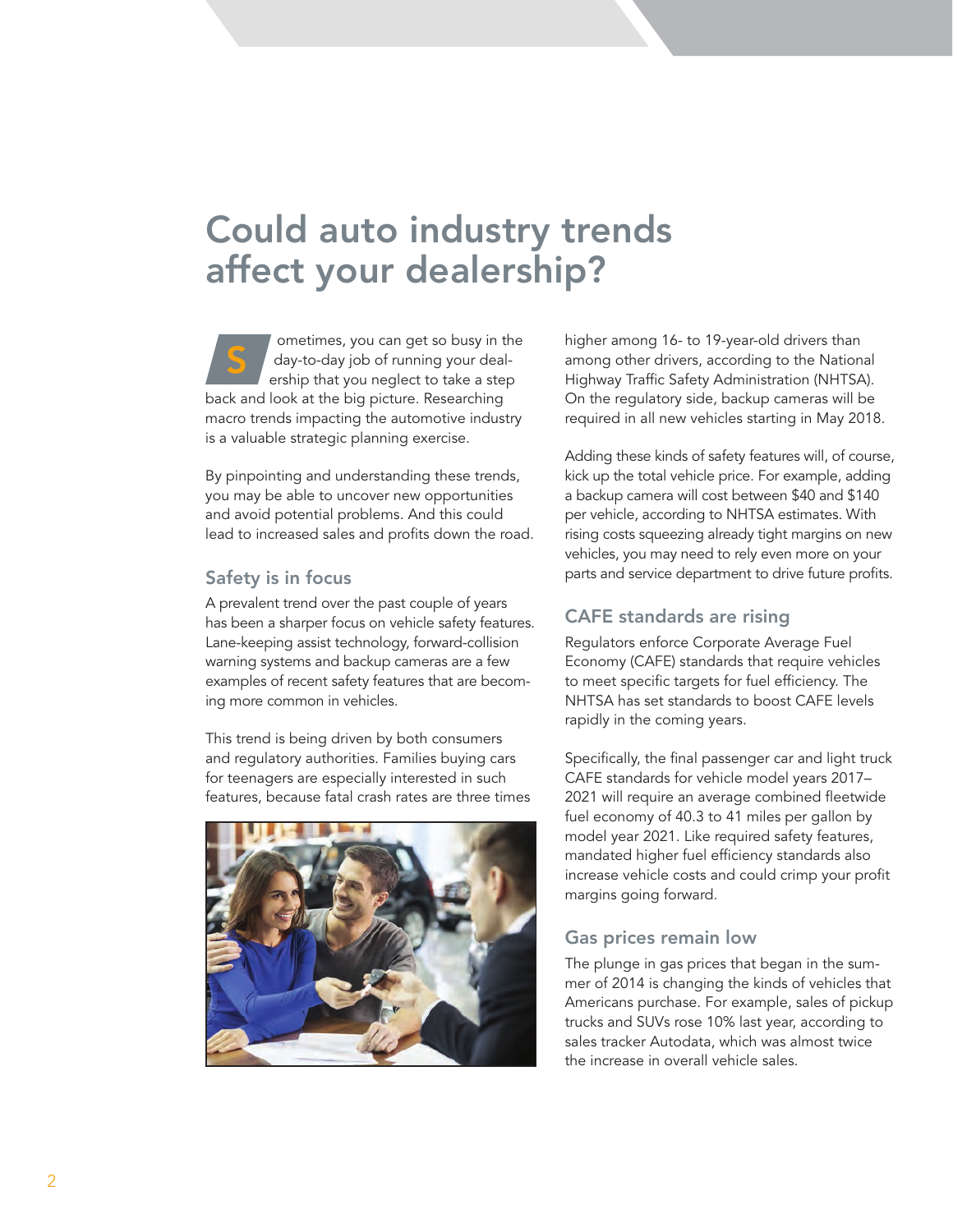Meanwhile, sales of some fuel-efficient vehicles fell by double digits. This includes the Toyota Prius hybrid, which saw sales fall by 12% last year, and the Chevrolet Volt plug-in electric car, which saw sales fall by 23% last year.

One positive development for dealerships of this trend is that some consumers are putting part of the money they're saving at the pump toward the purchase of a more expensive new vehicle. This could increase your dealership's revenue and profits if the trend continues.

While oil and gas prices can be volatile, most analysts don't expect them to rise sharply in the near future. Therefore, you might want to take these sales trends into consideration as you plan strategies for what kinds of vehicles to stock going forward.

#### Customers are more informed

Thanks to the plethora of information available online and via mobile devices, many customers walking into dealerships today are more informed about vehicle choices, features and prices than they were a few years ago. What's more, this is likely to continue, with car buyers becoming even more knowledgeable in the future.

This trend affects dealerships in many ways. For example, it can be harder to maintain profit levels when customers know the dealer cost of a vehicle, giving them an edge in negotiations. Also, many customers today say they prefer a faster and more hassle-free car-buying experience. Consider these factors in your future vehicle pricing and salesperson training procedures.

#### Capitalize on trends

Now would be a good time to think about how these macro trends could impact your dealership in the future. As you do, make plans for how you can capitalize on them going forward.

### New vehicle safety technology unveiled

The National Highway Traffic Safety Administration (NHTSA) issues Federal Motor Vehicle Safety Standards and Regulations to which vehicle manufacturers must conform. In its *Priority Plan for Vehicle Safety and Fuel Economy, 2015 to 2017*, the NHTSA describes some of the broader changes taking place in vehicle technology that are designed to increase safety.

Among these changes are in-vehicle crash avoidance systems and vehicle-to-vehicle (V2V) communications that employ crash-avoidance applications. According to the plan, the NHTSA intends to require V2V capabilities in new vehicles at some time in the future.

Other NHTSA vehicle safety priorities are the Driver Alcohol Detection System for Safety, which prevents vehicles from being driven by drunk drivers, and seatbelt interlock technology. This technology would prevent a vehicle from being driven if the driver and passengers aren't safely buckled in.

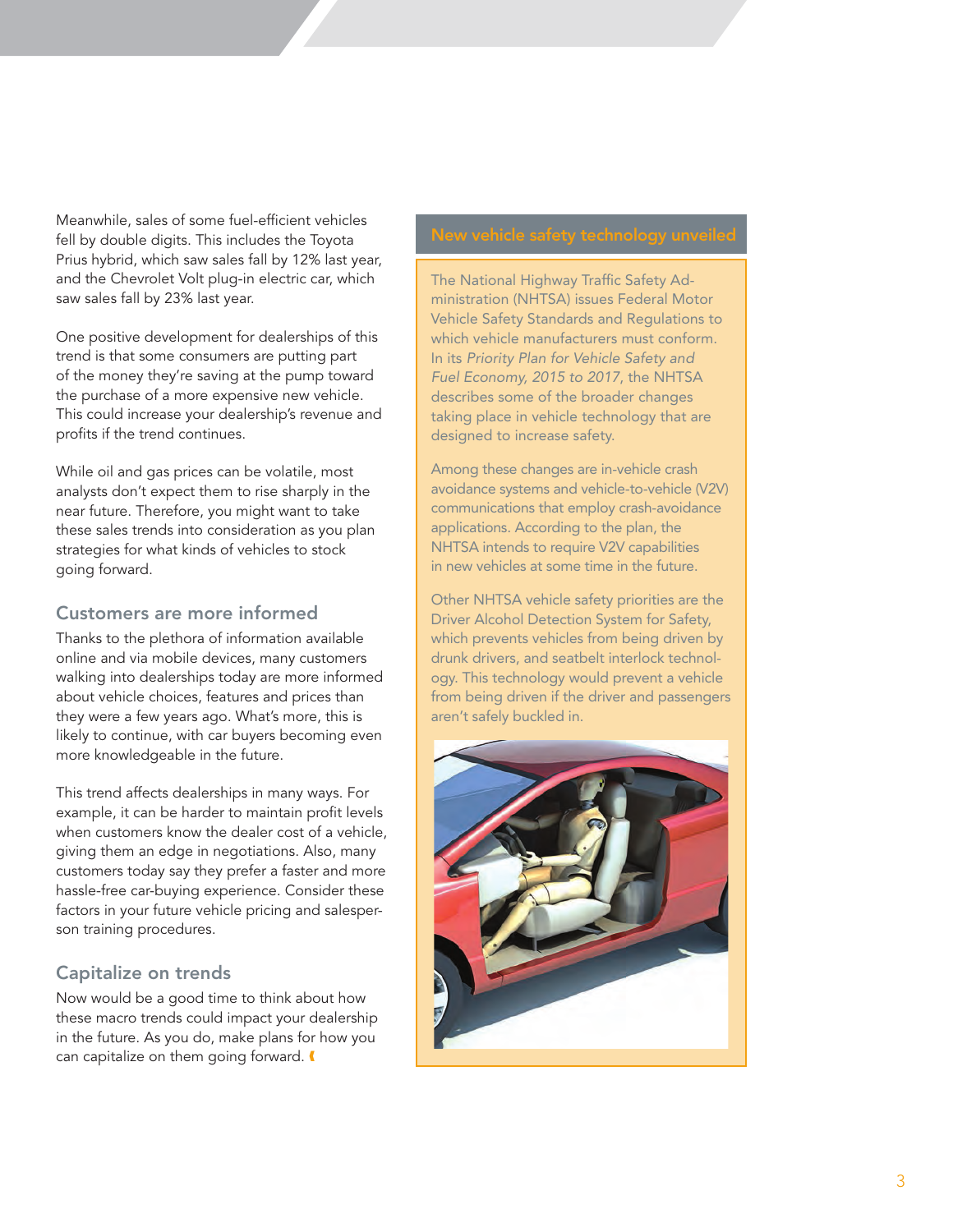### Using an earnout provision to advance a store purchase

uying or selling a dealership can be stressful — it may be the largest financial transaction you'll ever make. And when you have an interested buyer (or seller), but are nowhere near settling on the purchase price, the situation can become disappointing. Before tossing in the proverbial chips, you might want to consider an earnout provision. It may spur you on to closing the deal. B

#### Come up with an alternative

An earnout provision is contractual language that commits the buyer to make additional payments to the seller if the business achieves agreed-upon financial targets after the sale. Sometimes earnouts are called "payouts" or "contingent payments."

Earnout arrangements can be the answer when the seller and the buyer disagree on the purchase price, and the seller believes that the business will do well. An earnout also can be useful when the buyer can't come up with the full purchase price, and the deal will collapse without seller participation.

#### Accept a lower payment up front

In an earnout agreement, the seller typically accepts a payment lower than the asking price and maintains an interest in the business. As mentioned, if the agreed-upon financial targets are met during a specified period, the seller will receive additional remuneration. Some earnout provisions give the seller the right to claim company assets if the buyer fails to meet the payment schedule.

Say an auto dealer is firm with a \$2.5 million asking price for his business based on projected earnings. But the buyer is only able to pay or finance \$2 million. The two parties could agree



on an earnout provision whereby the seller will be paid \$1.75 million at closing and receive payments totaling \$250,000 over the next three years. These payments would hinge on the dealership achieving, for instance, \$20 million in gross annual sales for each of those years.

#### Develop financial milestones

A crucial part of an earnout provision is developing the financial targets or milestones. As noted, these will entitle the seller to be paid the balance of the purchase price. Set targets carefully, making sure that the new owner will likely achieve them.

The targets might involve gross sales, as in the example above, or some other metric, such as the number of new and used retail units sold or gross profit percentages by department. A different metric: A buyer might agree to pay the seller, for instance, 20% of annual earnings that exceed the previous year's earnings by a certain amount. Your CPA can help develop or assess ideal targets in an earnout arrangement.

#### Understand the dangers

During the life of the agreement, various factors might affect the buyer's ability to meet financial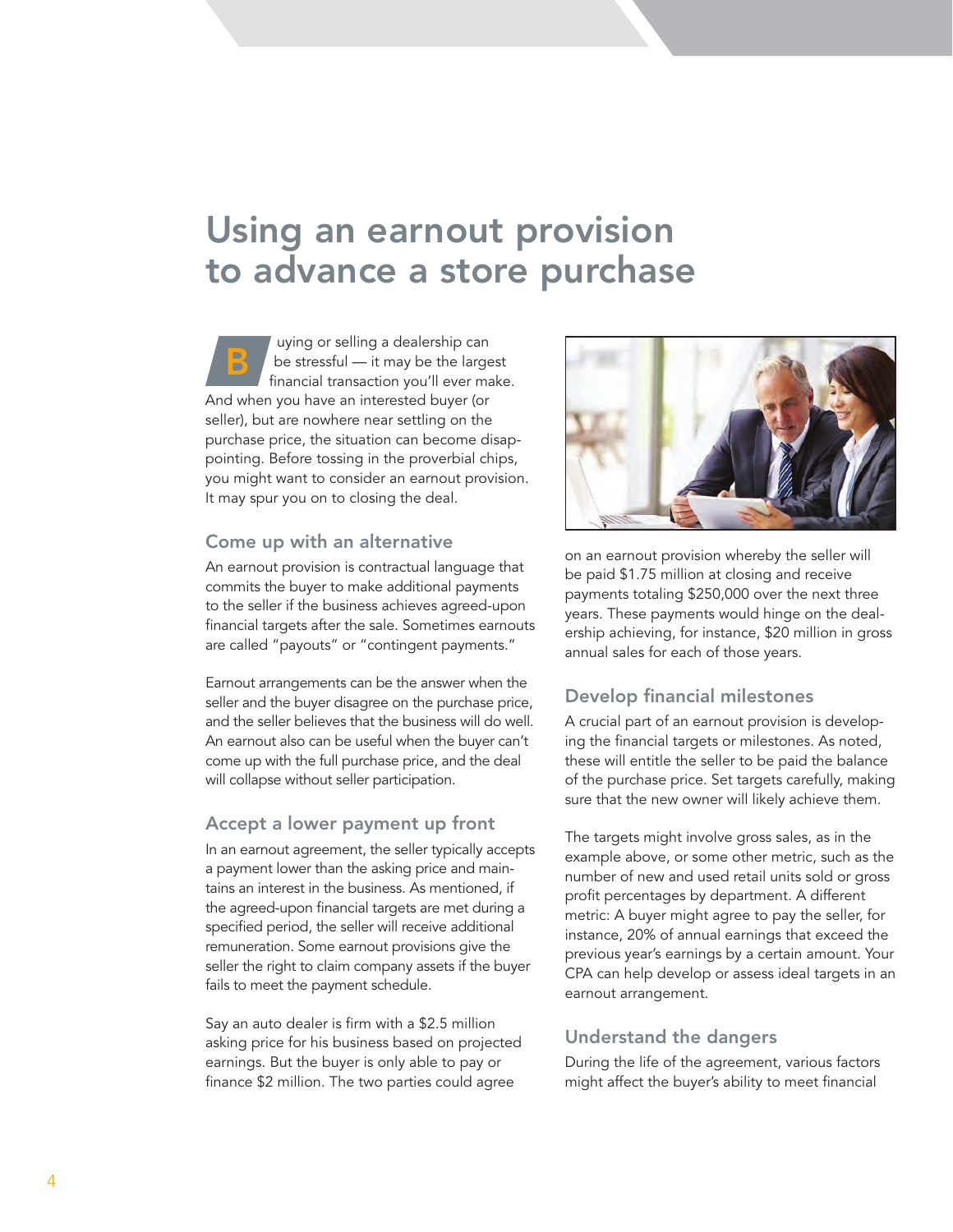targets. Thus, the length of time in which postclosing payments will be made can be a risk factor. Three years is generally the longest term covered by an earnout provision.

Other examples of risk: The new owner might decide to take on the costs of an expensive renovation project or relocate the dealership. If the buyer decides to write off a portion of the renovation project's expenses or the move, the resulting change could lower earnings, causing the seller to lose out on one or more earnout payments.

To guard against this scenario, both parties need to identify any contingencies — the "what ifs" that could affect the buyer's ability to meet the financial targets. Moreover, they must build in

some protective measures so that the seller is adequately paid. Such measures could include restrictions on owner salary and compensation or on rent increases, or ceilings on the amount of capital expenditures allowed per year.

A keen understanding of every risk facing the dealership is essential to crafting the right targets and identifying the contingencies to attach to each.

#### Tread carefully

If you're considering an earnout provision in the sale of your dealership (or the purchase of another store), consult your attorney and your CPA. Many legal and financial issues need to be ironed out before entering such an agreement.

### New lease accounting standards arrive

How this long-awaited guidance might affect your dealership

n 2006, the Financial Accounting Standards Board (FASB) and the International Accounting Standards Board (IASB) launched a joint project designed to change the way leases are accounted for under U.S. Generally Accepted Accounting Principles (GAAP).

A decade later, the FASB has finally issued new guidance for lease accounting. Accounting Standards Update (ASU) No. 2016-02, *Leases (Topic 842)*, will require dealerships that lease real estate, vehicles, equipment and other assets for more than one year to report lease obligations as fixed-asset liabilities on their balance sheets. Most lease obligations today aren't listed on the balance sheet — in fact, financial transactions are often structured to achieve off-balance-sheet treatment, because this improves ratios and



strengthens the bottom line, making it easier to obtain financing.

The effective date for the new standard for nonpublic entities doesn't kick in for a few years, but early adoption is permitted.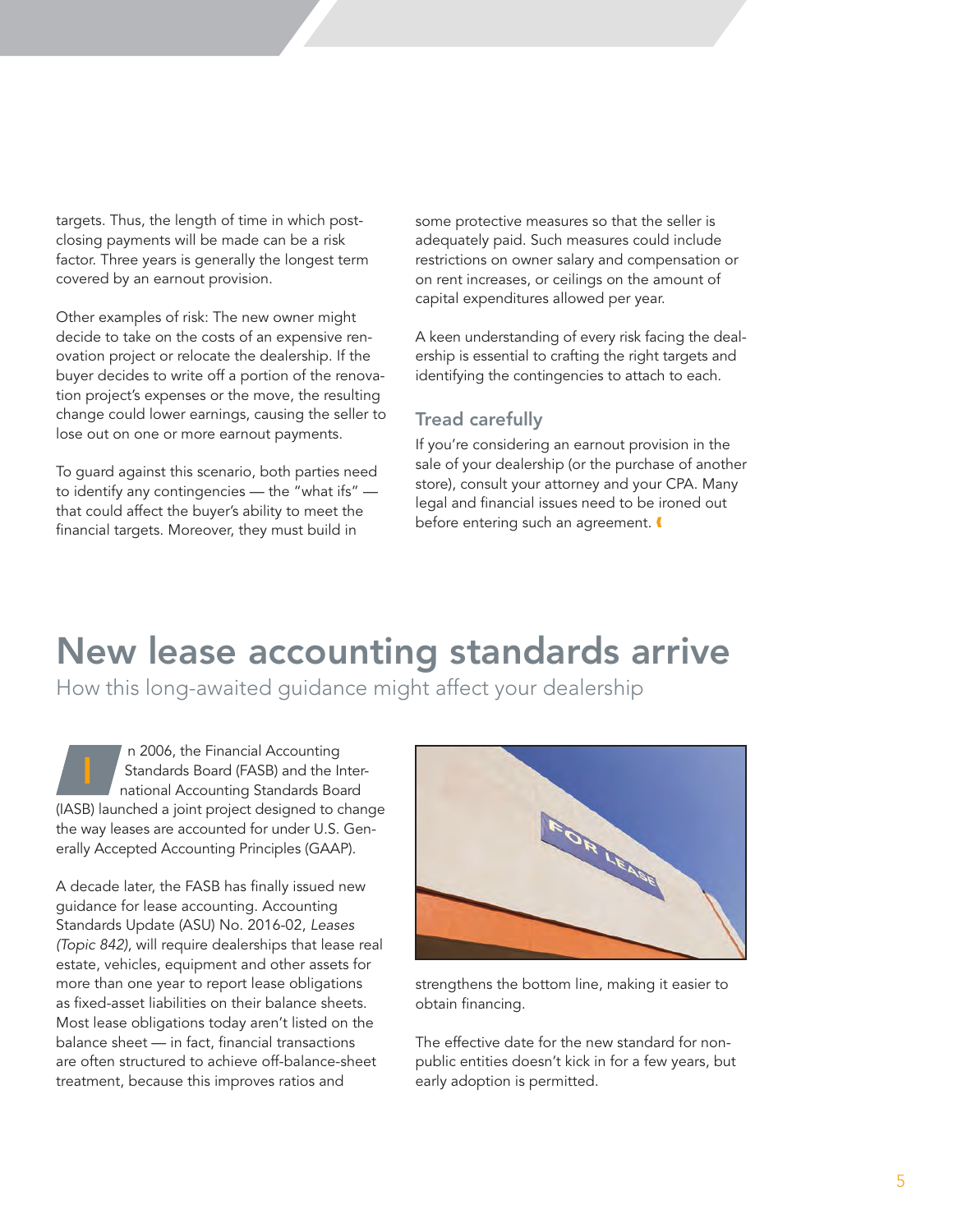

#### Lease classifications

From an accounting standpoint, leases are classified as either capital leases or operating leases. Historically, dealerships have only been required to recognize capital leases on their balance sheets. Operating leases, including long-term leases of your dealership's real estate, could be listed as a footnote in the financial statements detailing the terms of the lease agreement, and payments were recorded as rent expense.

The new lease accounting standard will change the accounting treatment of leases that are longer than one year in duration. Your dealership must recognize on the balance sheet assets and liabilities for all such leases, regardless of whether they're classified as capital or operating leases. Under the new standard, you'll report a rightto-use asset and corresponding liability for the obligation to make lease payments, discounted to their present value.

The new standard will classify leases as either finance leases or operating leases. The differentiating criteria will be similar to the criteria used to distinguish between capital and operating leases. Finance leases will be similar to capital leases under U.S. GAAP — in fact, most current capital leases will be considered finance leases under the new standard. The recognition, measurement and presentation of expenses and cash flows arising from a lease will continue to depend mainly on the capital (or finance) vs. operating lease distinction.

For *capital* leases, your dealership will amortize the right-to-use assets separately from interest on the lease liability on the statement of comprehensive income. You'll classify repayments of the principal portion of the lease liability within financing activities, and you'll classify interest payments on the lease liability and variable lease payments within operating activities in the statement of cash flows.

For *operating* leases, you'll recognize a single total lease cost that is calculated so that the cost is allocated over the lease term on a generally straight-line basis. All cash payments, meanwhile, will be classified within operating activities in the statement of cash flows.

#### Impact on dealerships

There are several ways the new lease accounting standard could impact your dealership:

- The addition of more debt and leverage to your balance sheet could affect key financial ratios, so you should communicate with lenders, investors and other stakeholders in advance to let them know about these upcoming changes.
- Similarly, changes in financial ratios could impact debt covenants with current lenders, or make it more difficult or expensive to qualify for financing in the future — something you'll want to discuss with your lenders ahead of time so they'll be prepared.
- **I** You may incur additional costs to train employees in the proper application of the new standard.

Finally, the new lease accounting standard could significantly impact your future lease vs. buy decisions. The ability to structure off-balance-sheet financing under U.S. GAAP is one of the main benefits of leasing. With this benefit curtailed, buying certain assets might become more attractive.